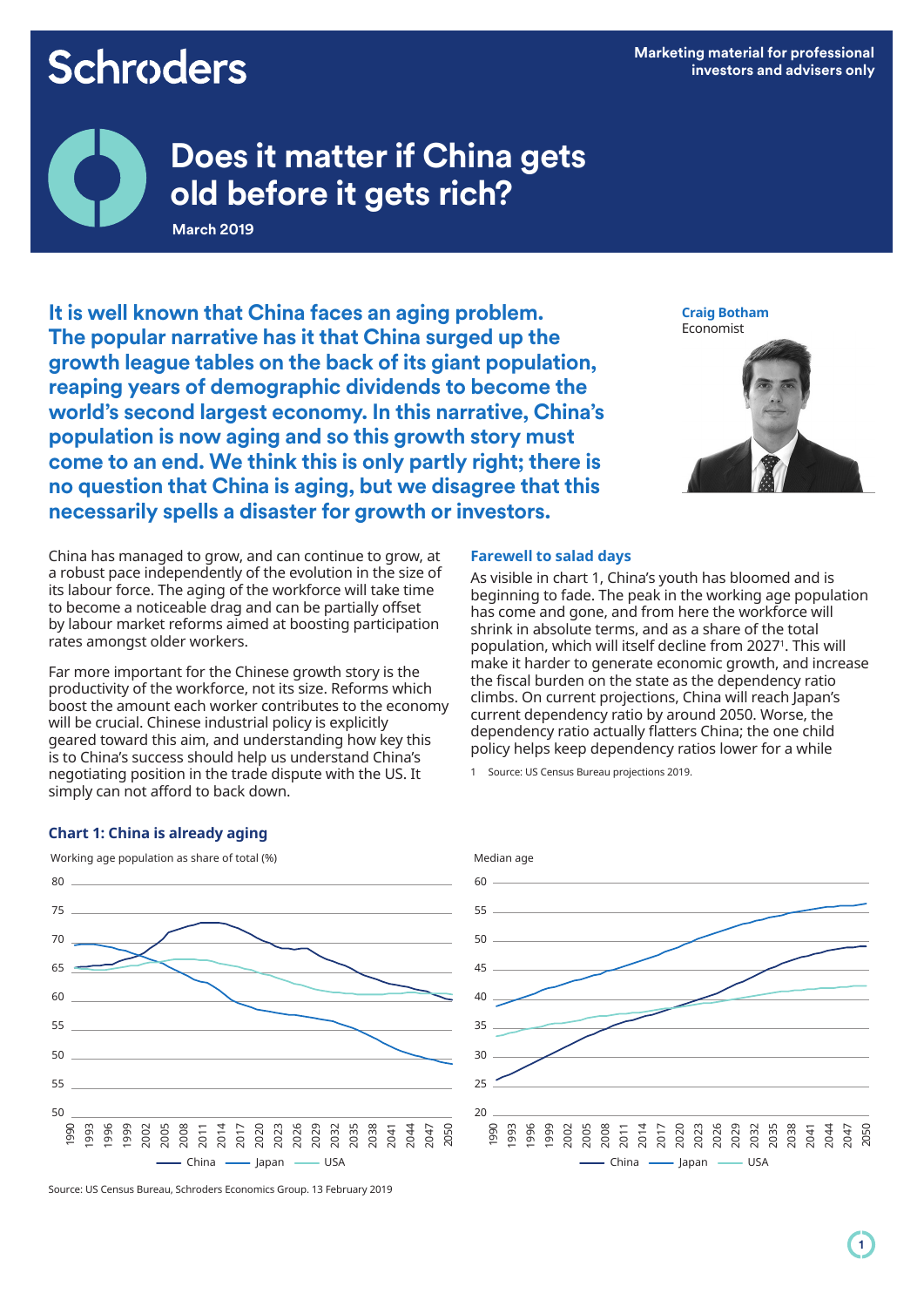#### **Chart 2: Labour has long ceased to be critical to growth**



Source: Thomson Datastream, World Bank, Schroders Economics Group. 13 February 2019.

by reducing dependents under the age of 16<sup>2</sup>. A look at the median age over time reveals how rapidly China has aged, and will continue to age. On this measure, China will become older than the US in 2021, and will be as old as Japan is today by 2045.

Whether this means China grows old before it grows rich is subjective, in that it depends on your definition for both old and rich. Current GDP per capita is a little under \$10,000, against \$40,000 in Japan, and \$60,000 in the US. With its current median age, China is the world's 67th oldest country<sup>3</sup>, and a median age of 45 would make it the 6th oldest country in the world today, which seems a good criteria for being "old" in absolute terms. China hits this age around 2035. Defining "rich" is also difficult, but taking the poorest Western European economy as an example would require GDP per capita of around \$20,000. Reaching \$20,000 GDP per capita in real terms by 2035 would require annual income growth of nearly 5%, when growth is at 6.5% and slowing. Raising the income threshold to \$30,000 would need annual growth of 8%, and \$40,000 (modern Japan) would require 10% growth. Achieving US levels of \$60,000 would require a herculean 13% rate. It seems highly likely that China will indeed become old before it becomes rich.

So far, so bad. But just because a country is old before it is rich, does not mean it can never become rich. Economic growth is derived from labour, capital, and technological progress, with the latter affecting how much output labour and capital are capable of producing. Just because labour enters decline does not mean growth has to stand still or decline. China can still rely on capital growth and technological progress to grow richer.

3 CIA World Factbook.

To demonstrate this, first consider chart 2, which decomposes historic Chinese growth into the contribution from labour and "everything else". It is undeniable that labour growth has made some sizeable contributions to Chinese GDP in the past, but more recently it has been a negligible component of the Chinese growth story. Clearly, advances in productivity, and heavy investment in capital, have been more important.

One boost to labour productivity over time has been the urbanisation process. Urban workers are typically much more productive than their rural counterparts, with manufacturing a more productive sector than agriculture, which is held back by restrictions on private land ownership, a theme we will return to later. Based on official data, workers in the primary sector contribute, on average, a little under 19,000 RMB to gross domestic product. Workers in the secondary and tertiary sectors, meanwhile, contribute 177,000 RMB per head. That implies, moving from rural China to urban China boosts productivity nearly ten times.

Of course, it is unrealistic to assume that the entirety of the agricultural workforce will be transferred to factories, if only because the country needs to produce some food. With that in mind, it would be useful to find some way of estimating the limits of urbanisation. Fortunately, China is far from the first country to undergo this process, and so we can turn to history for a guide (Chart 3).

In general, an urbanisation ratio of around 80% seems to be the ceiling, though we do find some exceptions. Japan, for example, is over 90% urban. However, this is likely to be due to factors unique to Japan rather than a likely end point for China, so we will focus on other, more relevant, examples. Chart 3 shows the experience of the US (which has a similar geographical scale to China) and Korea (which provides the most recent example), both of which more or less topped out at 80%, so let us assume the same applies to China. Beyond this end point, it would also be helpful to estimate how rapidly the process will occur, as this has further growth implications.

<sup>2</sup> Though the one child policy was relaxed in 2013, and became a "two child policy" in 2016, it will take time (i.e. at least 16 years) for this to result in a boost to the working age population, even if effective. So far, the signs are that it has not resulted in a significant increase in birth rates.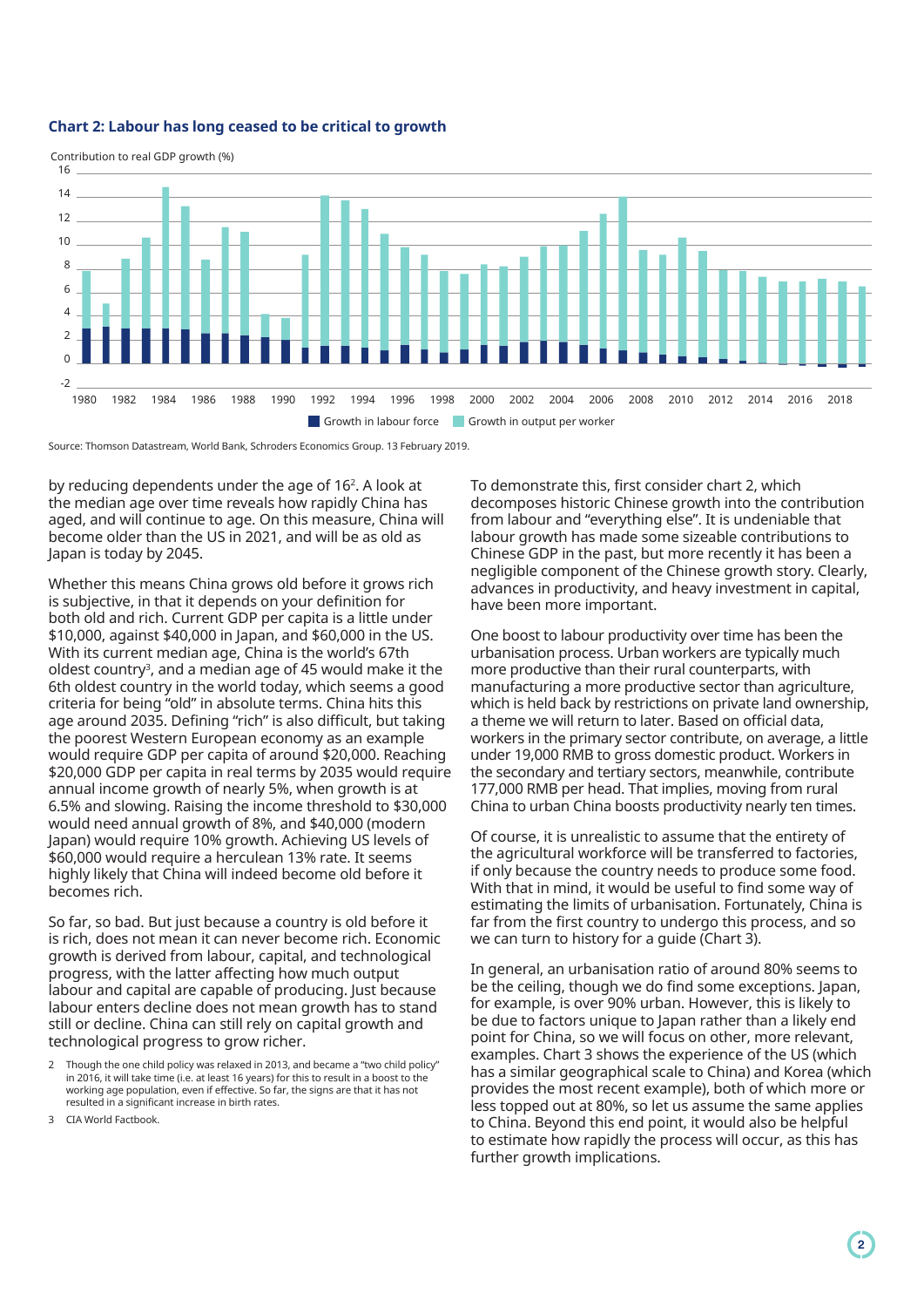We have rebased Chart 3 such that each country starts from the same level of urbanisation, to compare relative progress. Evidently, the US urbanised much more slowly than did Korea, and without looking at the Chinese data one might expect China to be similar, given that Korea is far more compact. Yet it turns out that China has so far followed the Korean path very closely. We suspect this at least partially reflects the advances in transportation and telecommunications technology since America's urbanisation process. The World Bank forecasts that China will reach a 70% urbanisation ratio by 2030, implying a roughly 0.9% urbanisation rate per annum. This is lower than the Korean experience would imply, so we adopt this as a cautious estimate. It is not implausible that China would face greater difficulties over time, given the vastly larger land area relative to Korea.

However, this is not the only consideration. Another limiting factor for urbanisation's growth contribution is what economists call the "Lewis Turning Point". At some point during the urbanisation process, the agricultural sector cannot lose further workers to the rest of the economy without experiencing a labour shortage. Wages then climb in both agriculture and industry, outpacing improvements in productivity and so squeezing industrial profits and investment. This necessitates a change in the growth model, requiring a shift to a greater reliance on productivity growth rather than amassing production inputs. This is also the point at which growth likely slows markedly, and is the nub of many of the bear arguments.

A 2013 International Monetary Fund (IMF) paper<sup>4</sup> provides some idea of when this turning point will be reached in China. The authors estimate surplus labour will be exhausted between 2020 and 2025, with the exact date depending on which scenario plays out. Boosting labour force participation would push the fateful date back to 2025, for example. So, we should expect to see a marked slowdown in Chinese trend growth by this time, if not sooner. Interestingly, this coincides with the time at which the Korean urbanisation path would also imply a slowdown.





Source: Thomson Datastream, Schroders Economics Group. 13 February 2019

4 Das, M., N'Diaye, P. "Chronicle of a Decline Foretold: Has China Reached the Lewis Turning Point?" IMF Working Paper 13/26.

One final ingredient needed before we can model trend GDP growth is some assumption for labour productivity growth; a major driver for GDP growth in Chart 2. Using data from the St Louis Federal Reserve on capital stock and labour productivity, China today resembles Korea in the late 1990s in terms of its capital stock per worker. We therefore assume China roughly follows the Korean path and sees a gradual reduction in labour productivity gains, an assumption which imposes the Lewis Turning Point we discussed above and implicitly includes a reduction in the rate of capital accumulation.

Combining these assumptions, we have a forecast for Chinese trend growth based on demographic considerations (Chart 4). We also model a scenario in which China slowly raises its labour force participation (LFP) rate to Korean levels over the 15-year period. Labour force participation rates are reasonably high in China as a whole, but are below Korean and Western levels for the over 50s. Complete convergence would see an addition of around 50 million workers in 2030, or 5% of the forecast workforce. There may be a range of reasons for this disparity. We would speculate, for example, that it is harder to employ older workers in an economy with fewer service sector (and less physically demanding) jobs. Hence we model only a gradual convergence to Korean participation rates. As we do not see the two economies becoming structurally identical in the timeframe, this may be too optimistic, and so we should regard our LFP estimates as being something of an upper limit.

In the "no LFP change" scenario, trend growth is estimated at around 4.8% today and forecast to fall to 2.5% by 2034. While undeniably a slowdown, it is probably not the apocalyptic scenario often imagined. Furthermore, when we look at the breakdown, it is clear that the declining population is not a significant driver until the tail end of the period, when it shaves around 0.8 percentage points from the growth rate. The model also suggests that reforms aimed at boosting labour force participation would balance out the declining population until 2029/2030, so a declining population does not represent an existential threat to Chinese growth in the medium term. Instead, the real challenge lies in the falling productivity growth, which accounts for almost all the fall in total GDP growth. Unfortunately for China, there are few policy tools available to fend off this decline, which is an inevitable end point for any emerging market economy experiencing "catch up" growth. Schroders' Emerging Markets equity strategist, Nicholas Field, discussed this at length in a previous note, but we can also spend a little time in this paper looking at some of the specifics for China.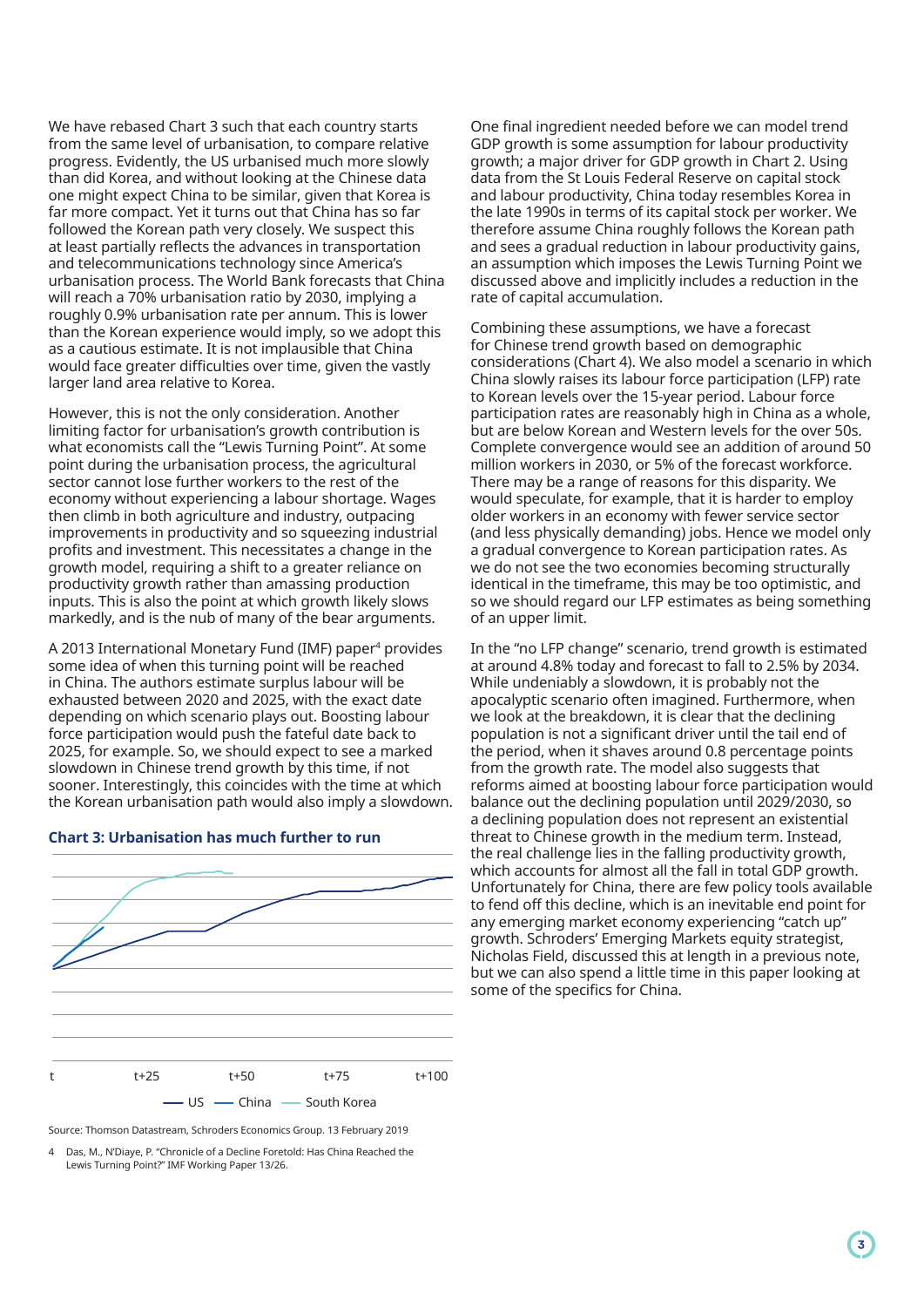# **Chart 4: Productivity, not demographics, is the key growth driver**

Contribution to growth (% p.a.)



Source: Thomson Datastream, Schroders Economics Group. 14 February 2019

#### **Chinese trend growth: the Solow perspective**

We have concluded that an aging workforce, on its own, does not necessarily mean China can never become rich. As we saw, the bigger hurdle for China is the issue of productivity. Provided labour productivity is high enough, growth can be maintained in the face of a declining pool of labour.

For the workforce, productivity can be boosted by the simple expedient of adding more capital (while technological progress is also an important driver particularly in more advanced economies). To give a hugely simplified example, more machines mean workers can produce more goods. This then raises the question of how much capital can be added, and for what return. Clearly, at some point the addition of more machines in a factory would not raise the output per worker, because each worker would already be fully occupied utilising the existing machinery. We might then suppose there is some optimum level of capital per worker, beyond which it does not pay to invest in additional units. This is the starting point of the Solow growth model.

In the Solow growth model, economic growth is driven by the accumulation of physical capital until this optimum level of capital per worker, the so-called "steady state", is reached. The steady state itself is determined by labour force growth, the savings rate, and the rate of depreciation. The model predicts more rapid growth when the level of physical capital per capita is low, something often referred to as "catch up" growth. When the steady state is reached, growth in per capita incomes is determined entirely by technological progress. All things being equal, therefore, the model predicts that emerging markets should grow faster than developed markets, and this is generally what we see. So what does the model predict for China?

#### **Chart 5: Capital stocks per worker in selected countries**



Source: Penn World Table, Federal Reserve of St Louis, World Bank, Schroders Economics Group. 11 February 2019

In the simplest form of the Solow model, we would assume China's convergence over time with the US, which implies that there is a great deal of investment left to go, given a gap of \$110,000 per head. Yet it is possible that the US is the wrong example to choose for China; the countries have different savings rates in both physical and human capital, so convergence is not assured. We might instead look at Korea, which bears greater similarities to China in a number of ways.

An important similarity is the pattern of fertility and saving, rendering it a more likely point for convergence. It turns out that the scope for catch up is still significant, so again Solow's model implies a growth rate above that seen in developed markets for as long as it takes to close the gap. We would also arque that the disparity in capital stocks demonstrates very clearly that China has not exhausted its investment opportunities, as some claim.

China has some work to do, however, if it is going to catch up to Korea. Historical data is imprecise and subject to revision, but on the latest estimates it would seem China is trailing the Korean experience. Chart 6 shows the per person capital stocks in both economies, starting in both cases when those stocks stood at around \$2,500 of capital per head. China lagged the Korean experience early in the process (the 1980s in China), but has since accelerated to match the Korean capital accumulation rate at the same level of capital stock.

If China is to catch up to Korea's historical example, it would need to grow its per capita capital stock by a little over 8% a year for the next ten years, compared to a rate of 10% growth or higher for the last decade. A more cautious forecast would see China's capital stock grow at the rate of Korea's at the same level, closer to 4% a year over the same period.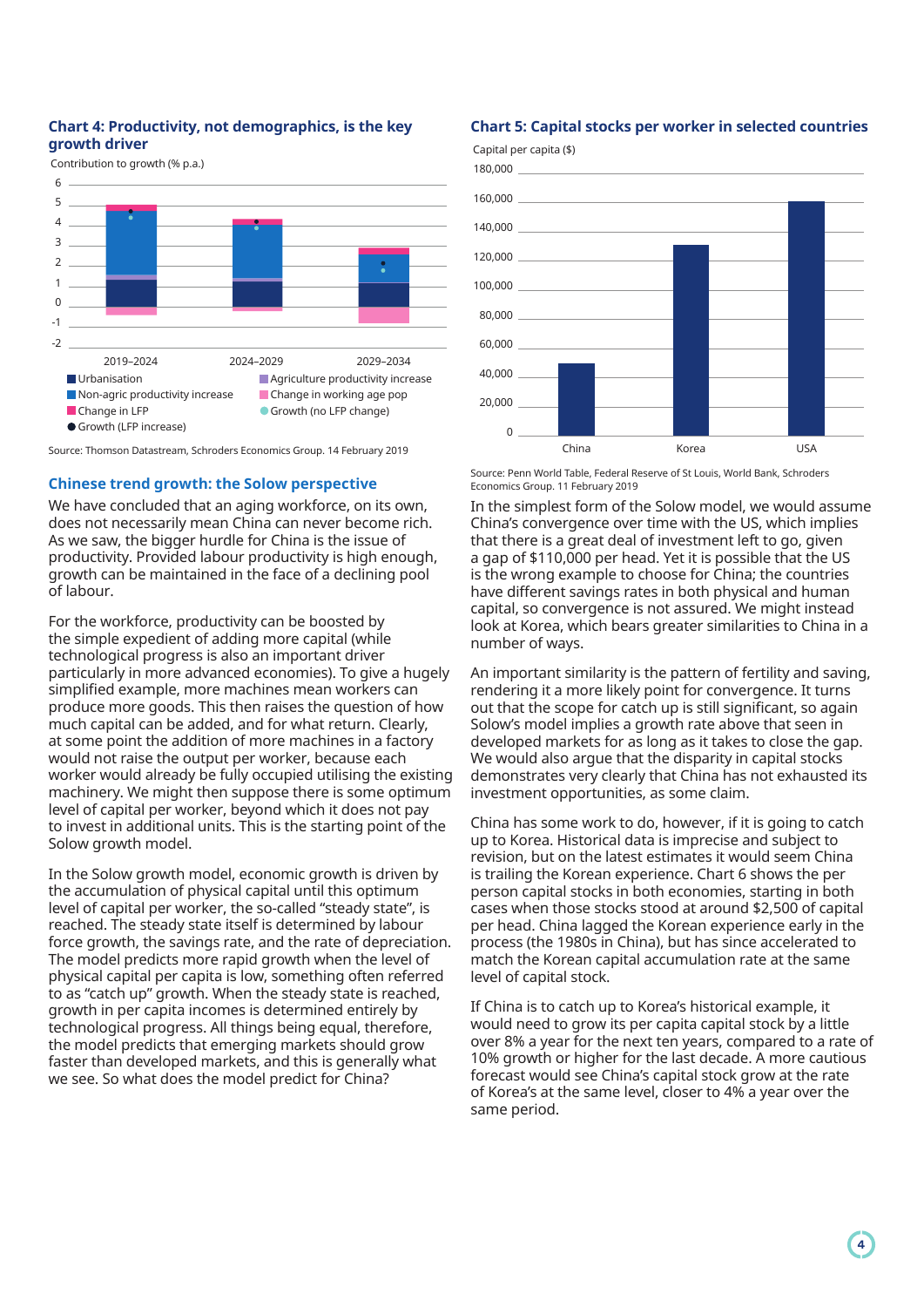

### **Chart 6: Capital accumulation in China and Korea**

Source: Penn World Table, St Louis Fed, Schroders Economics Group. 15 February 2019 The path China follows will be key to its future growth. Following the Solow approach, for example, we decompose growth into three main elements: growth in the labour force, growth in the capital stock, and growth in what is commonly called total factor productivity (TFP); essentially the efficiency with which we combine labour and capital, and which is boosted by technological progress.

We have two forecasts for capital growth, obtained from the analysis in the chart above. From our work on demographics, we have a forecast for labour growth. The final piece is perhaps the most contentious, as measuring TFP is difficult. We draw on data from the Penn World Table, which suggests that TFP growth in China has recently slowed to 1% from 2-3% before the crisis. For the US and Korea, TFP growth is 0.5-1% post crisis, which gives us an idea of the longer term productivity growth rate for China. As China's level of technology catches up, the scope for additional gains becomes more limited.

Recall that we described TFP as the efficiency with which inputs are combined into outputs. While technology undoubtedly plays a large role in this, government regulation also has an effect particularly given its impact on the efficiency of resource allocation. In this simple model, the resources in question are labour and capital.

On labour, restrictions on labour mobility (in the form of the hukou registration system) will reduce efficiency and hinder TFP. On capital, a system under which credit is directed by a series of quotas and mandated lending is also likely to lead to inefficient allocation, as is evidenced by the excess capacity in China's heavy industry and property sectors. Reforms on both fronts can therefore boost TFP; the success or failure of market friendly reforms could have significant growth consequences. The trend in recent years for greater centralisation and state control, to our minds, raises threats to hopes for TFP growth.

In chart 7, we explore a few different scenarios for labour, capital and productivity growth. In a 'best case' scenario, we assume China converges to today's Korea (in terms of capital stocks), and enjoys strong TFP growth by developed market standards, of 2%, until convergence occurs, thanks to ongoing reforms, at which point it slows to Korean rates of around 1%. Meanwhile, we assume labour markets alter such that labour force participation is boosted, particularly among the older members of the workforce. This optimistic scenario delivers an accordingly cheery picture of trend growth prospects; 7.1% for the next five years, slowing to 5% and then slowing more dramatically to 2.5% real growth, reflecting "catch up" to more mature economies, and the modest drag from an aging workforce.

Without capital convergence, the projections immediately become more modest, with trend growth just over 5% for the next five years. Trend growth is slightly higher in the final tranche, as capital growth is not capped at developed market rates. Further negative assumptions (no TFP boosting reforms, no LFP increase) further push down trend growth estimates. The "worst case " scenario would be a disaster for China; trend growth of around 1% would be a serious challenge to the Party's legitimacy.



## **Chart 7: Trend growth estimates based on a Solow approach**

Source: Penn World Table, St Louis Fed, Schroders' Economics Group. 15 February 2019

### **Policy implications and conclusions**

From our analysis, a few things become apparent. First, China has managed to grow, and can continue to grow, at a robust pace independently of the evolution in the size of its labour force. The contribution to growth from gains in output per worker greatly outstrips the contribution from changes in the number of workers.

Secondly, the aging of China's labour force only becomes a noticeable drag on growth in the 2030s, but we should be careful not to obsess over it. Increased labour force participation, particularly among the older population as in Korea, can (and likely will) help offset the effects of an older workforce. This will require a raising of the current retirement age (between 50 and 60 depending on gender and occupation), and the World Bank has also recommended strengthening mid-career training and encouraging flexible working. It is likely that growth in the service sector could boost labour force participation amongst older workers given the lessened physical intensity. What will really matter for Chinese growth is whether the economy can achieve strong productivity growth, both in labour and for the production process as a whole.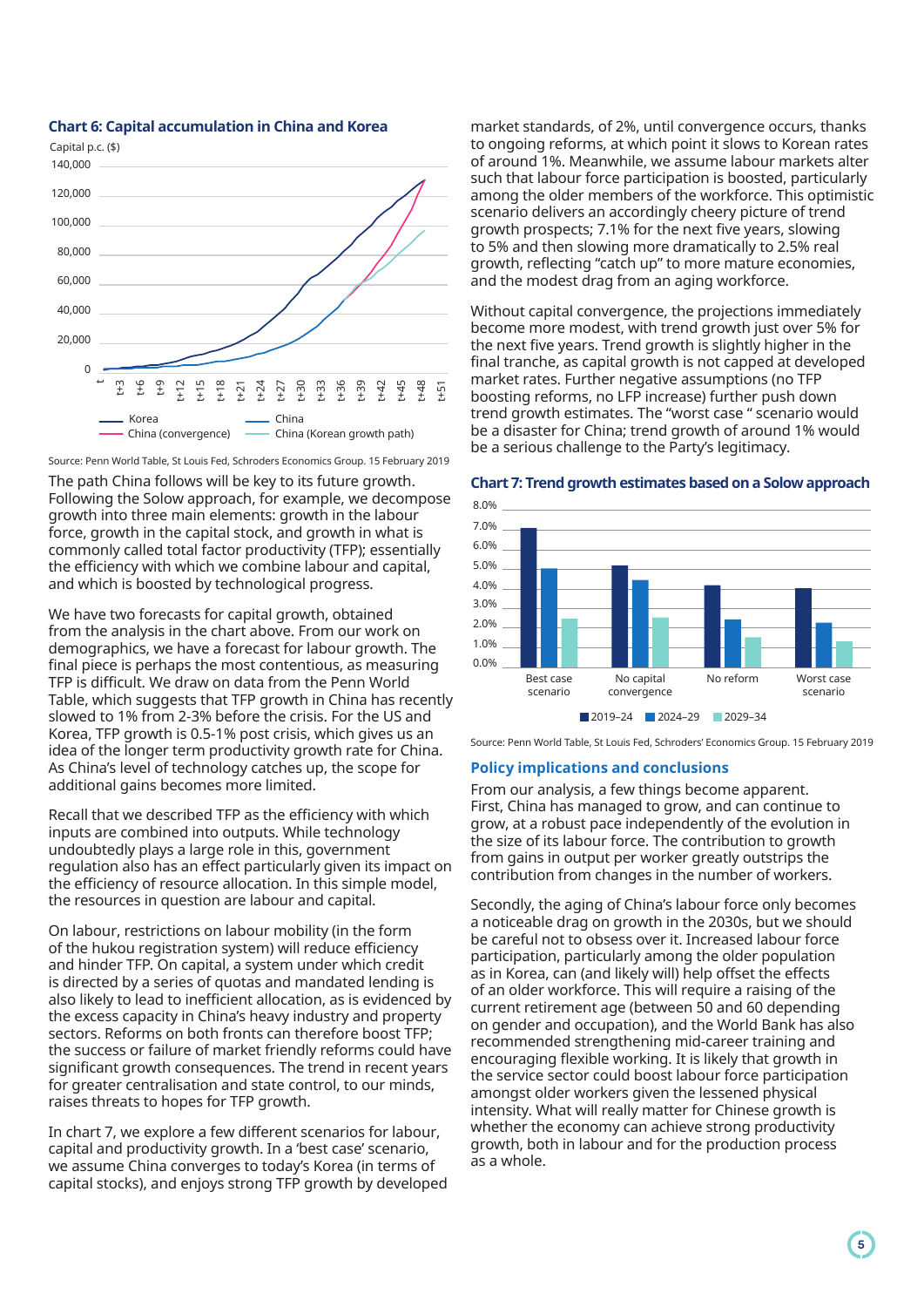There may not be any policy prescriptions for ensuring capital convergence with Korea (needed for the 'best case' scenario), but even with a more modest rate of capital accumulation, China can achieve strong economic growth over the next 15 years. The most important are reforms which support total factor productivity, and this is already recognised by the leadership; Made in China 2025 (see Box 1) is an explicit attempt to move up the value chain of production, in doing so greatly boosting the productivity of both capital and labour.

A recognition of the problems lying in wait for the Chinese growth model also underpins a push for land reform in China. Agricultural productivity is held back in part because the state owns farm land and leases it to farmers on a 30 year basis. Farmers cannot sell the land or use it as collateral for loans. Stronger ownership rights might foster investment, and would also facilitate the formation of larger farms by allowing the agglomeration of multiple smaller tracts of land. The problem lies in the fundamental clash between Communist Party ideology and the concept of private land ownership.

Factor productivity would also be boosted if the state were to step back from markets, and allow an allocation of labour and capital on the basis of the returns they can generate. This was much discussed, to great global optimism, in 2013, but the impetus has since faded.

We would worry less about the supply of workers, therefore, and instead pay close attention to efforts to reform China's markets. A greater concern for us is that, under President Xi, market focused reforms seem extremely unlikely. If anything, the trend has been for greater centralisation and state control. There is a nonzero probability, as a result, of the 'worst case scenario'; no reform, no gains in labour force participation, and slower accumulation of productive capital.

Given the right policy mix, China's demographic decline is less of a problem than it appears. The challenge will be achieving that policy mix under a leadership that sees part of the solution as politically unpalatable.

# **Box 1: A brief introduction to Made in China 2025**

A key pillar of Chinese industrial policy, Made in China 2025 (China 2025) is an initiative aimed at upgrading Chinese industry, moving the country's manufacturing up the value chain. Key goals include increasing the domestic content of core materials to 40% by 2020 and to 70% by 2025. China 2025 was singled out by the recent US s301 investigation into China's unfair trade practices as a prime example of foul play by Beijing.

What worries the US and others is that China 2025 calls for self sufficiency through technological substitution, and for China to become a manufacturing superpower that dominates the global market in high tech industries. Robotics, AI, aviation, and new energy vehicles are all target industries.

Domestic content quotas run up against WTO rules against technology substitution, and in China's case would be extremely painful for members of the technology global supply chain like Germany and South Korea.

There is not much the US and others can do if Chinese dominance is achieved fairly; i.e. if Chinese firms were just so much more efficient and productive that they edged competitors out. But if achieved through government policy, including forced technology transfers (under which foreign companies must agree to transfer intellectual property in exchange for market access), subsidies and commercial espionage, it becomes unacceptable to other nations.

China is of course drawing on historical example here; South Korea, Japan, the US and Germany each developed in part through "acquiring" advanced intellectual property from established rivals. Unfortunately for China this does little to mollify the US today